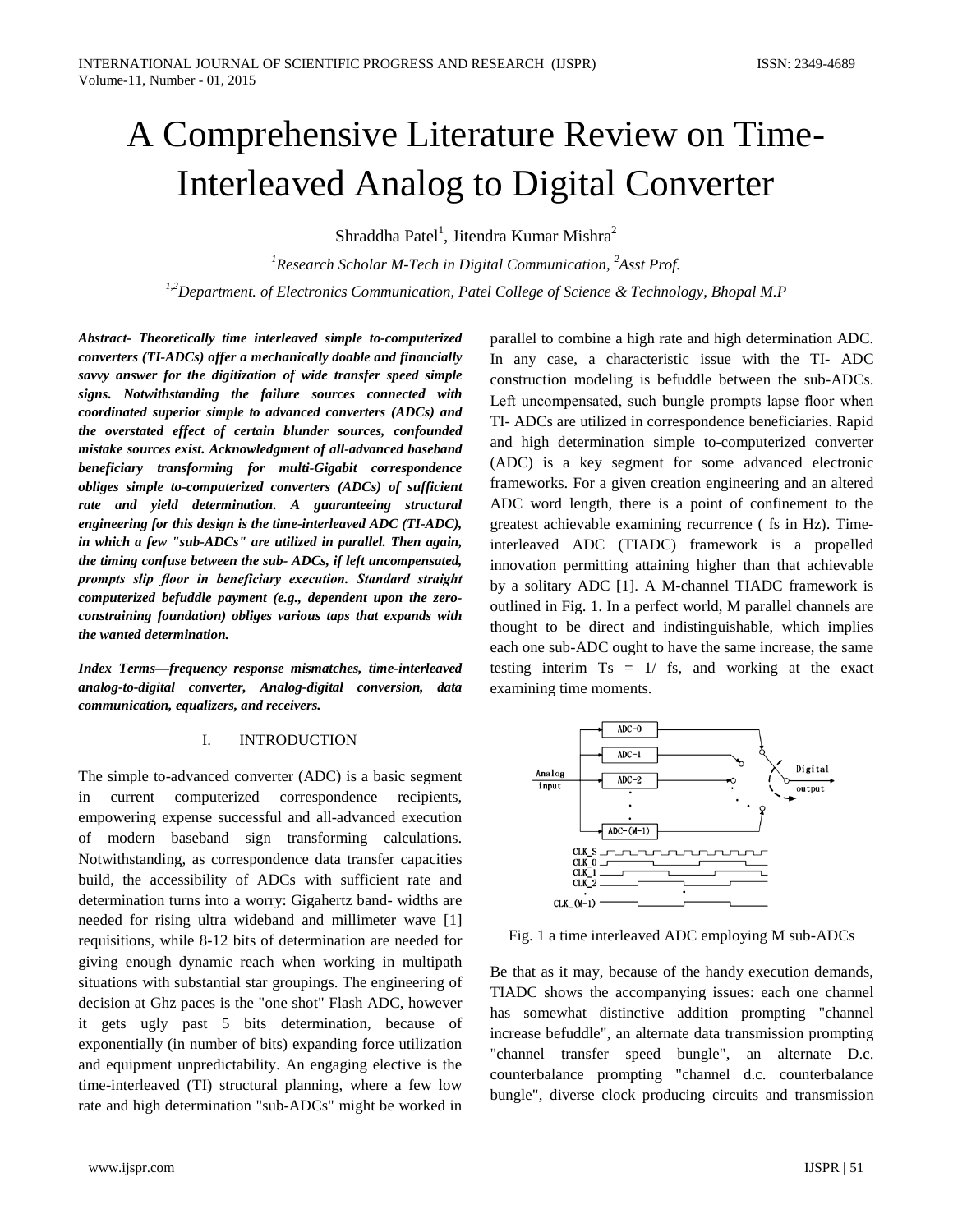way prompting "timing skews". It is well realized that the above channel crisscrosses (CM) extremely diminish the without spurious element range (SFDR) of the TIADC [2]. Keeping in mind the end goal to repay these Cms, a few powerful CM recompense calculations are proposed [3-6].

Precisely assessment uncovers that these CM payment systems are usually created with the suspicion of knowing the CM parameters [5], which requests a great estimation of the CM parameters. In any case, the estimation of the CM parameters utilizing either online or disconnected from the net methodologies is an exceptionally testing assignment. [3, 7-8]. On a basic level, the disconnected from the net methodologies require the known data alignment sign. Unexpectedly, daze estimation routines just ask for some factual characters of the information motions in an online way, which have the preferences of having the capacity to track the CM changing. Writing studies demonstrated that there are a few gatherings taking a shot at the unseeing TSE routines from alternate points of view [10-13]. Jamal [10] and Huang [12] utilized an oversampling method and utilized the pseudonym free transfer speed to gauge the CM parameters in a visually impaired estimation way. Shockingly, these systems introduced poor versatility. In [11], J. Elbornsson and so forth coordinated the CM parameter estimation and remuneration into an uniform system known as visually impaired versatile evening out. The befuddles are remunerated utilizing their proposed iterative stochastic angle minimization calculation. Study demonstrates that this calculation asks for a high computational burden. All in all, it appears that, contrasted with the logged off CM parameter estimation systems, the visually impaired estimation techniques are less exact and have much higher computational multifaceted natured.



Fig 2. (a) Time interleaved ADC with M channels

# II. SYSTEM MODEL

We first portray a direct jumble model for the TI-ADC and after that give points of interest of the straight plans utilized for confuse remuneration.

# *TI-ADC model*

We think about the issue of examining a simple sign x (t) with the inspecting period To-1. The sought advanced examples, meant by  $x[n] = x$  (nto), are alluded to as images and by image rate examining, we mean testing at the rate of  $T_0$ <sup>-1</sup>. We expect that the qualities of the ceaseless indicator x (t) could be gotten by adding the images as

$$
x(t) = \sum_{n = -\infty}^{\infty} x[n]h(t - nT_o)
$$

where h(t) speaks to the interjecting capacity. The class of indicators in (1) is decently general: for instance, x (t) could signify a general band constrained sign, with h (t) taken as the sinc capacity,  $or{x[n]}$  could be translated as images transmitted in a straightly tweaked correspondence framework, with h (t) taken as the motivation reaction of a course of the transmit, channel and get filters. A period interleaved ADC works at a higher inspecting rate by using an exhibit of numerous ADCs with more level testing rates. The band constrained simple info indicator  $x(t)$  is transformed by the sub-ADCs in a period interleaved way to generate the computerized yield y[n]. As demonstrated in Fig. 2.2, the change rate in every individual ADC is diminished to fs/ $M$  where the period of the clock for the  $m<sup>th</sup>$ channel ADC is given by  $\phi = m2\pi/M$ , while the general examining rate is kept at fs, where M is the amount of ADCs that are utilized within parallel.



Fig 2. (b) Timing diagram of a time-interleaved ADC with M channels.

Figure 2 A period interleaved ADC framework. M parallel Adcs are utilized with the same expert clock. The yields are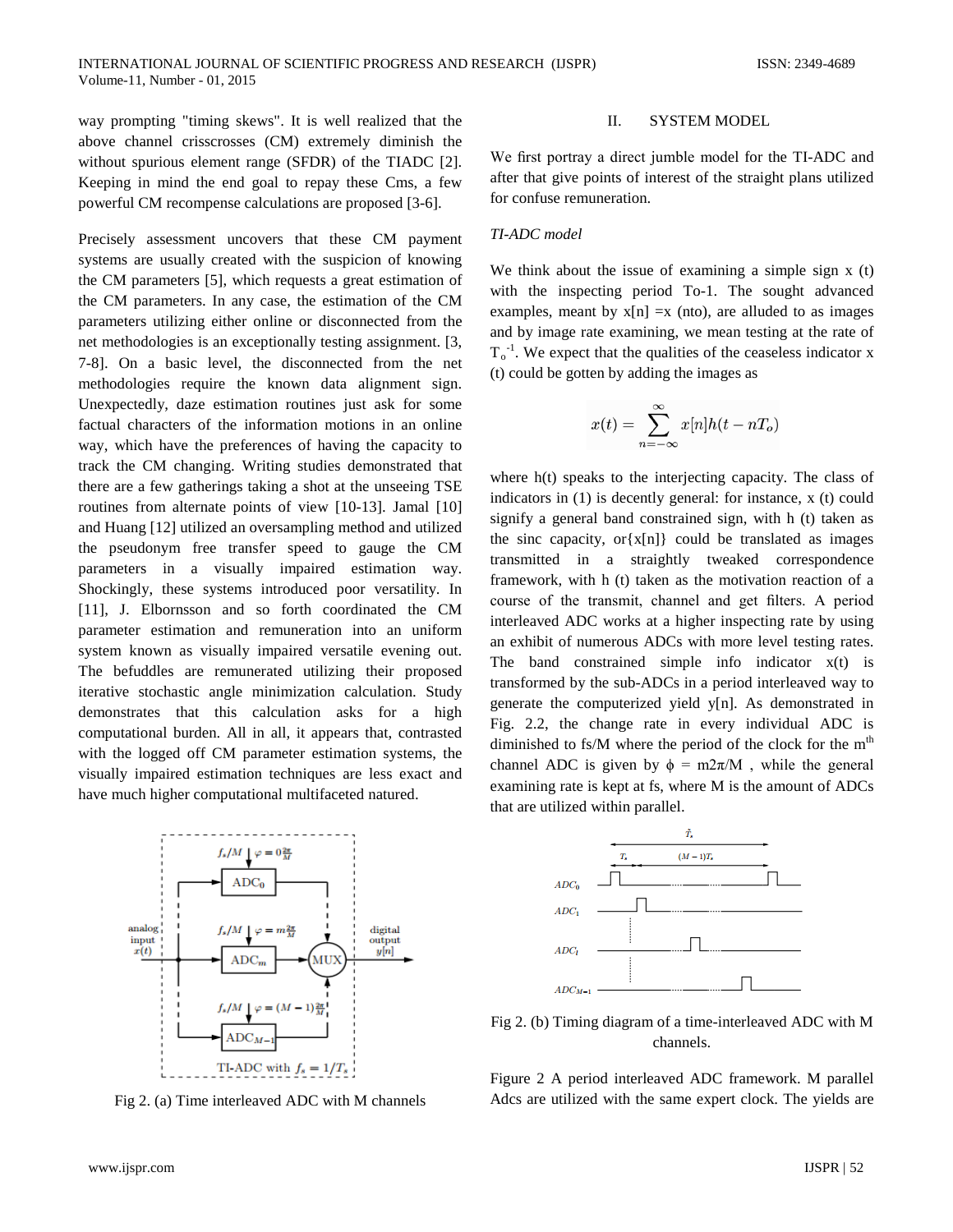then multiplexed together to structure an indicator examined M times quicker than the yield from every ADC. As far as the timing of a TI-ADC, an example is taken by an alternate sub-ADC at each one time step and a computerized yield is handled. Henceforth each one channel ADC has an inspecting time of  $M_{ts}$  and the general time-interleaved framework has a time of Ts as outlined by Figure.3.



Fig 3. Sampling principle of a time-interleaved ADC with M channels.

A multiplexer (MUX) consolidates the examples from the sub-Adcs into a solitary information stream. It ought to be perceived, then again, that the testing unit in each one sub-ADC need to manage the whole simple transfer speed of the information sign; generally the examined indicator might be misshaped.

#### *Mismatch Errors*

As said in the recent past, the general execution of a TI-ADC suffers from confounds around the sub-Adcs, for example, offset, increase, timing-skew, and transmission capacity bungles.



Fig 4. Model of a TI-ADC with M channels

The vicinity of jumbles around the sub-Adcs mutilates the TI-ADC yield range by presenting spurious tones alongside the real indicator segments. As demonstrated in Figure 4 it is sensible to model each one channel ADC inside a TI-ADC by a straight time invariant (LTI) framework with a simple recurrence reaction  $H^m(j\omega)$  took after by a sampler, where  $\Omega$  is the simple recurrence and m = 0, 1, ..., M – 1.

The recurrence reactions incorporate all direct attributes, for example, increase, time offsets, and transmission capacity. On the off chance that the recurrence reactions  $H<sup>^</sup>m(i\omega)$ differ around the channel Adcs, then recurrence reaction crisscrosses emerge in a TI-ADC. Give us a chance to think about a two-channel TI-ADC  $(M = 2)$  with channel recurrence reactions.

$$
\hat{H}_m(j\Omega) = \frac{g_m}{1 + j\frac{\Omega}{(1 + \Delta_m)\Omega_c}} e^{j\Omega T r_m}
$$

where  $\Omega$ c is the 3-db cutoff recurrence of the first request reaction, gm are the increase confounds, ∆m are the relative recurrence offset from  $Ωc$ , and rm are the relative timing offset fr.

#### III. LITERATURE REVIEW

The computerized alignment of crisscrosses in a TI-ADC has pulled in light of a legitimate concern for some analysts throughout the most recent decade. The principle center has been on the adjustment of increase and timing jumbles. As of late, the center has moved towards the alignment of recurrence reaction confuses as this can prompt further change in the general execution of TI-Adcs.

Christian Vogel, Matthias Hotz, Shahzad Saleem, Katharina Hausmair and Michael Soudan, [14] In this paper we audit the advancement in the configuration of low-unpredictability computerized redress structures and calculations for timeinterleaved Adcs throughout the most recent five years. We devise a discrete-time model, state the outline issue, and finally determine the calculations and structures. Specifically, we examine proficient calculations to plan time-changing amendment filters and in addition iterative structures using polynomial based filters. At long last, we give a standpoint to future examination questions.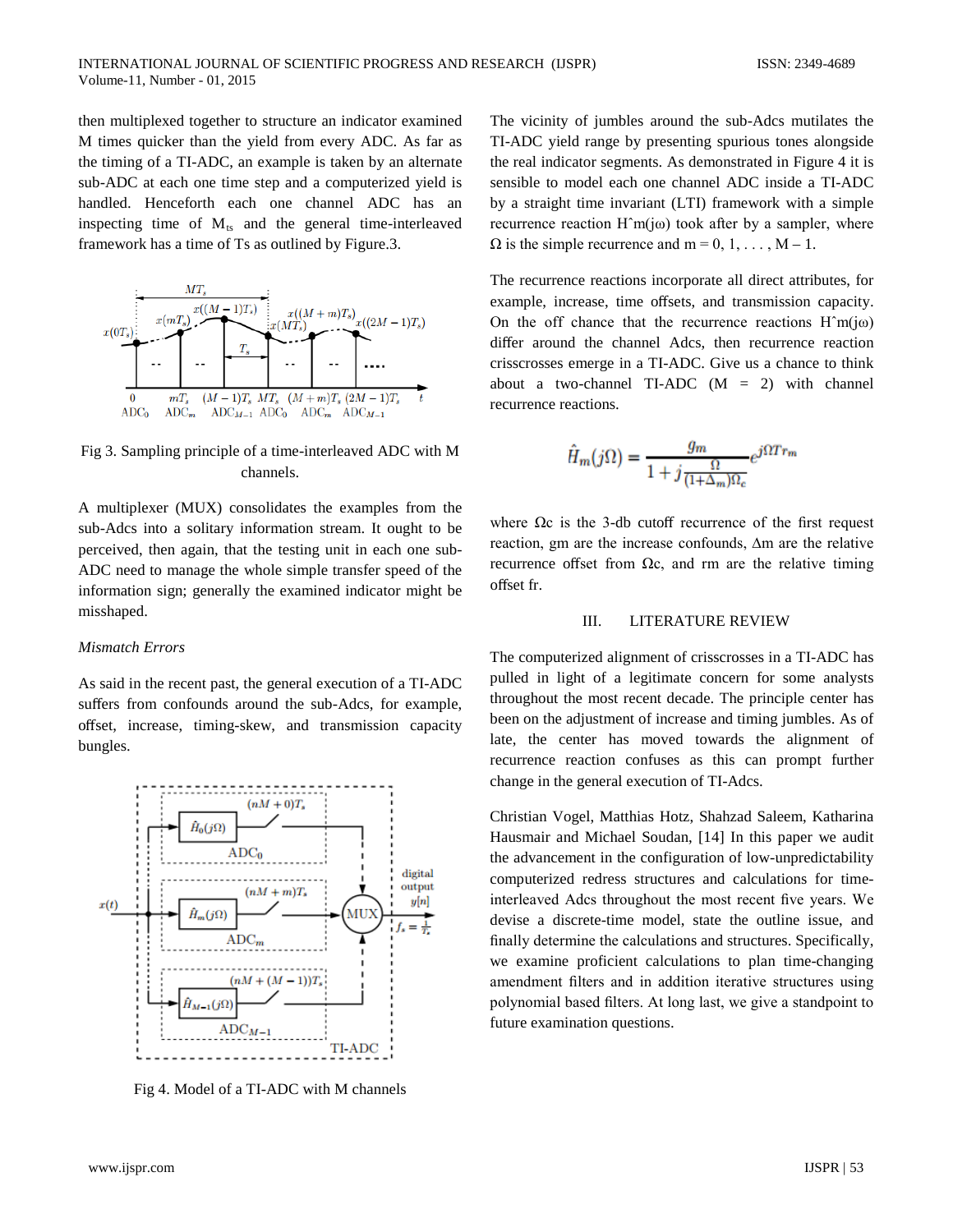Jaeha Kim, E.-Hung Chen, Jihong Ren, Brian S. Leibowitz, , Patrick Satarzadeh,, Jared L. Zerbe, and Chih-Kong Ken Yang, [15] in this paper researches the execution benefit of utilizing nonuniformly quantized Adcs for executing rapid serial collectors with choice reaction balance (DFE). A method for deciding an ideal set of ADC limits to attain the base bit-blunder rate (BER) is depicted, which can yield an altogether different set from the particular case that minimizes sign quantization lapses. By distinguishing that both the circle unrolling DFE recipient and ADC-based DFE beneficiary choose each one accepted bit based upon the consequence of a solitary slicer, a proficient structural

planning named lessened slicer incomplete reaction DFE (RS-PRDFE) collector is proposed. The RS-PRDFE recipient takes out excess or unused slicers from the past DFE beneficiary executions. Both the reproduction and estimation results from a 10 Gb/s ADC-based beneficiary created in 65 nm CMOS engineering and different backplane channels show that the RS-PRDFE can attain the BER of a 3–4-bit uniform ADC just with 4 information slicers. Likewise, the joined utilization of direct equalizers (Les) can further diminish the obliged slicer tally in RS-PRDFE collectors, however just when the Les are acknowledged in simple area.

| Year | Author                                                                                                                              | Title                                                                                                                                                | Approach                             | Results                                                                            |
|------|-------------------------------------------------------------------------------------------------------------------------------------|------------------------------------------------------------------------------------------------------------------------------------------------------|--------------------------------------|------------------------------------------------------------------------------------|
| 2012 | Christian Vogel, Matthias<br>Hotz, Shahzad Saleem,<br>Katharina Hausmair and<br>Michael Soudan,                                     | A Review on Low-Complexity<br>Structures and Algorithms for<br>the Correction of Mismatch<br>Errors in Time-interleaved<br><b>ADCs</b>               | Discrete-time model                  | Efficient algorithms to<br>design time-varying<br>correction filters               |
| 2011 | Jaeha Kim, E.-Hung Chen,<br>Jihong Ren, Brian S.<br>Leibowitz, , Patrick<br>Satarzadeh,, Jared L. Zerbe,<br>and Chih-Kong Ken Yang, | <b>Equalizer Design and</b><br>Performance Trade-Offs in<br><b>ADC-Based Serial Links</b>                                                            | <b>RS-PRDFE</b> receiver             | RS-PRDFE can achieve<br>the BER                                                    |
| 2011 | Behnaz Papari, Davud<br>Asemani, Ali Khakpour,                                                                                      | A Wide-Band Time-<br>Interleaved A/D Converter For<br>Cognitive Radio Application<br>With Adaptive Offset<br>Correction                              | Blind adaptive<br>method is proposed | An improvement in the<br>performance of a two-<br>channel TI-ADC                   |
| 2010 | Fred harris, Xiaofei Chen,<br>Elettra Venosa and<br>Francesco A.N. Palmieri,                                                        | Two Channel TI-ADC For<br><b>Communication Signals</b>                                                                                               | Semi-blind solution                  | Realistic<br>communications system<br>scenario                                     |
| 2010 | Sandeep Ponnuru and<br>Upamanyu Madhow,                                                                                             | On the scalability of joint<br>channel and mismatch<br>estimation for time-interleaved<br>analog-to-digital conversion in<br>communication receivers | Simplified<br>algorithms             | Significantly enhanced<br>by a suitable choice of<br>periodic training<br>sequence |

## Table 1 Summary of Literature Review

Behnaz Papari, Davud Asemani, Ali Khakpour, "A Wide-Band Time-Interleaved A/D Converter For Cognitive Radio Application With Adaptive Offset Correction" [16] Analogto-Digital Converters (Adcs) are basic parts of electronic circuits and speak to a fundamental bottleneck for acknowledging fast telecommunication frameworks. Cognitive Radio is one of the ideal models for remote correspondence obliging wide-band Adcs. Time-Interleaved ADC (TI-ADC) is a successful hopeful for execution of wide-band beneficiaries. The execution of TI-ADC is for all intents and purpose constrained by lapses because of confuses happening between channels, prompting a significant debasement in general determination. In this paper, a visually impaired versatile technique is proposed to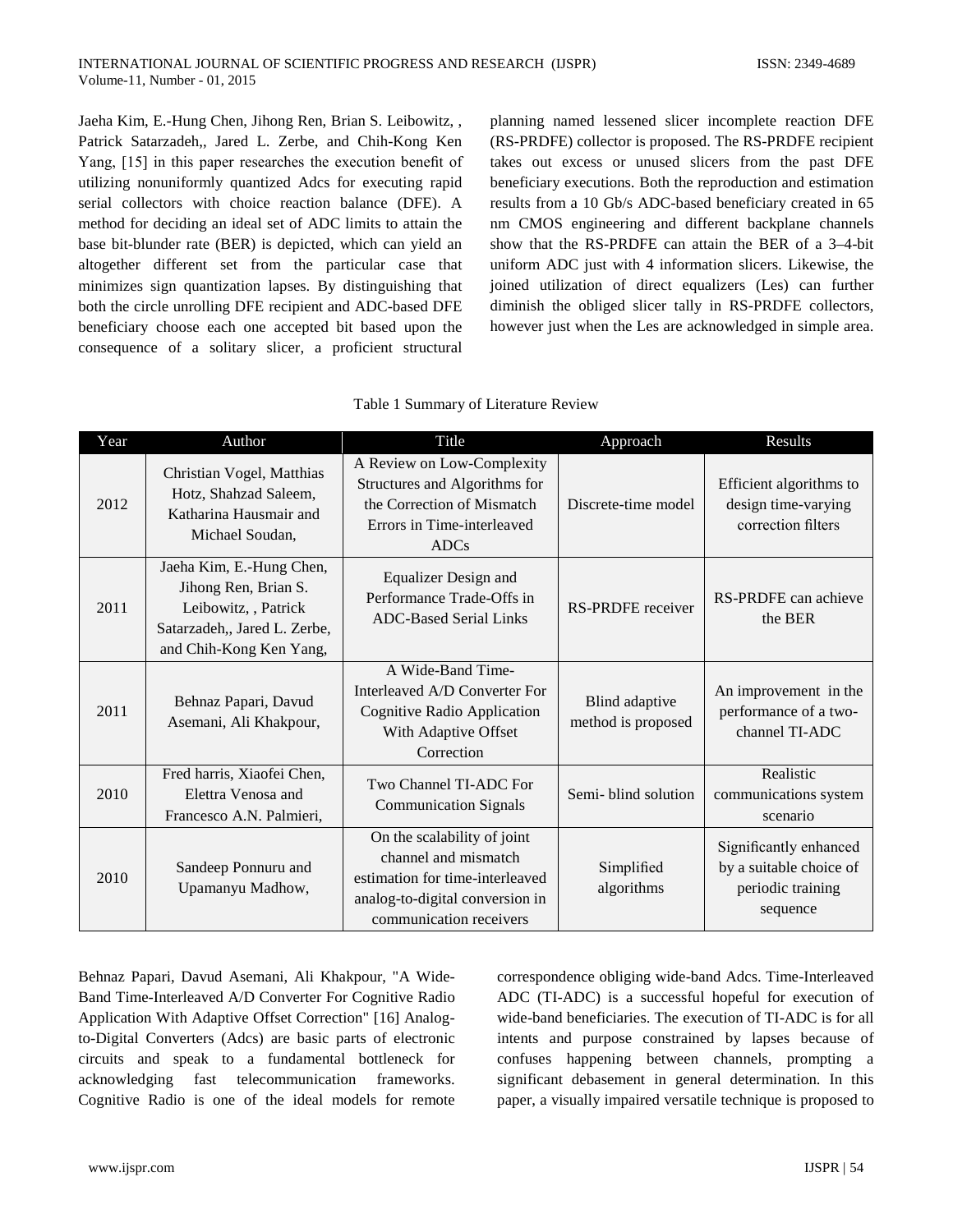remedy balance blunders in TI-ADC. The proposed technique is confirmed through applying to a two-channel TI-ADC. Here, Least-Mean-Squares (LMS) calculation has been misused to adaptively gauge and right balanced slip. Proposed technique is structurally exceptionally straightforward and consequently suitable for execution on coordinated circuits. This calculation is computationally productive as well as shows a change of 28db in the execution of a two- channel TI-ADC.

Fred harris, Xiaofei Chen, Elettra Venosa and Francesco A.n. Palmieri, [17] Time-interleaved simple tocomputerized converters (TI-Adcs) offer a noteworthy build in the accessible specimen rate of Adcs. Their execution is corrupted by timing and increase befuddles. The vast majority of the writing on confound estimation and remedy in TI-Adcs is focused on low-pass changing over baseband indicators. This paper gives a semi- blind result, for both timing and addition befuddles adjustment, in the computerized information area of a two-channel TI- ADC for band-pass info indicators. This is a sensible correspondences framework situation. Up to date framework plans incline towards having the ADC interface with middle of the road recurrence (IF) motion in the simple segment of an advanced collector as opposed to the DC focused, simple down changed over, in-stage and quadrature pair.

Sandeep Ponnuru and Upamanyu Madhow, [18] For TI-ADCs utilized in correspondence recipients, earlier work has indicated that befuddle and channel parameters might be assessed mutually by utilizing the preparation accessible as a part of correspondence frameworks. In this paper, we propose simplified calculations for this reason, and analyze how well they scale as the amount of sub-ADCs gets vast. We infer that fast joining might be accomplished if the preparation grouping scales with the amount of sub-ADCs, and that the merging rate could be significantly upgraded by a suitable decision of intermittent preparation.

# IV. CONCLUSION

The time interleaved inspecting structural engineering was acquainted with increment the baseband of an ongoing area EMI estimation recipient. The framework could build the transmission capacity of the recipient up to 3 Ghz. The impact of the jumbles was considered and a programmed routine was acquainted with tackle these crisscrosses issue. An overview was introduced on late versatile systems for different transformation amendment. These techniques are

at present being assessed against the 4 TI-ADC models. Further research in versatile calculations is continuous with the creators' principle concentrate on post transformation revision for jitter jumble since it is the predominant blunder in high recurrence requisitions.

# **REFERENCES**

- [1] W. C. Black and D. A. Hodges, "Time interleaved converter arrays," IEEE Journal of Solid-State Circuits, vol. 15, pp. 1022- 1029, 1980.
- [2] N. Kurosawa, et al., "Explicit analysis of channel mismatch effects in time-interleaved ADC systems," IEEE Transactions on Circuits and Systems I-Fundamental Theory and Applications, vol. 48, pp. 261-271, Mar 2001.
- [3] H. W. Jin and E. K. F. Lee, "A digital-background calibration technique for minimizing timing-error effects in time-interleaved ADC's," IEEE Transactions on Circuits and Systems II-Analog and Digital Signal Processing, vol. 47, pp. 603-613, Jul 2000.
- [4] R. S. Prendergast, et al., "Reconstruction of band-limited periodic nonuniformly sampled signals through multirate filter banks," IEEE Transactions on Circuits and Systems I-Regular Papers, vol. 51, pp. 1612-1622, Aug 2004.
- [5] Y. C. Lim, Yuexian Zou, et al., "Time-Interleaved Analogto- Digital-Converter Compensation Using Multichannel Filters," IEEE Transactions on Circuits and Systems I: Regular Papers, vol. 56, pp. 2234-2247, 2009.
- [6] Y.X.Zou, S. L. Zhang, Y.C.Lim et al, "Compensation in Time- Interleaved ADCs Based on Multichannel Lagrange Polynomial Interpolation," appearing to IEEE Trans. on Instrumentation and Measurement, Spet. 2010.
- [7] J. M. D. Pereira, et al., "An FFT-based method to evaluate and compensate gain and offset errors of interleaved ADC systems," IEEE Transactions on Instrumentation and Measurement, vol. 53, pp. 423-430, Apr 2004.
- [8] Y. C. Jenq, "Improving Timing Offset Estimation by Alias Sampling," IEEE Transactions on Instrumentation and Measurement, vol. 57, pp. 1376-1378, 2008.
- [9] J. Elbornsson and J. E. Eklund, "Blind estimation of timing errors in interleaved AD converters," presented at the IEEE International Conference on Acoustics, Speech, and Signal Processing, 2001.
- [10] S. M. Jamal, et al., "Calibration of sample-time error in a two- channel time-interleaved analog-to-digital converter,"